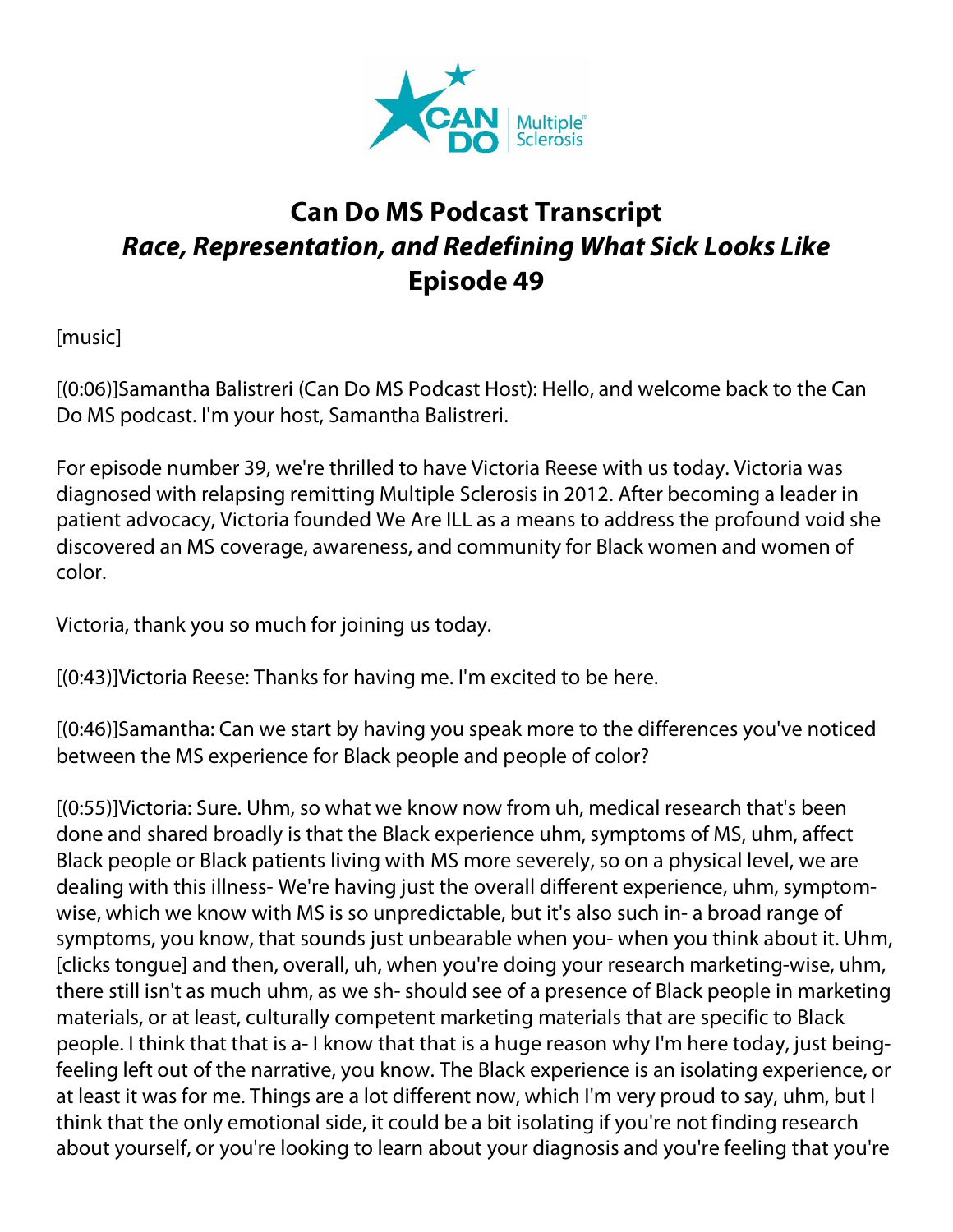left out of that story. Uhm, and it's important because it can affect the trajectory of your illness.

[(2:34)]Samantha: Yeah. No, thank you for explaining that. That makes a lot of sense. Uhm, a lot of people can really relate to your self-empowerment. How has sharing your story help you?

[(2:43)]Victoria: Well, uhm, sharing my narrative first was liberating. It was freeing. It- it set me free of some of the worry that I had. I was young when I got diagnosed, and worried about my future, physically, emotionally uhm, [clicks tongue] worried about what my future looked like, and sharing my story from the beginning, uhm, it was like my own personal therapy in a weird way, but it's been liberating and it's been healing, and uhm, it's- I don't know. This has been a wonderful- twisted, wonderful experience [chuckles] because it was a negative thing that I was able to turn into a positive thing, because sharing my story helps other people and encourage other people, inspire other people, but most importantly, it brought people together, and I think the community is what we were all looking for. Uhm, so yeah, it's- I don't know. It's been a- I can't really put it into words, but it makes me smile because I didn't know that sharing my story would get me here.

[(3:57)]Samantha: Yeah. No, that's- I don't know, sticking to you in quite a[?] long ways. Uhm, there's a couple other things that have helped you take control of your life with that mess. I know you're very passionate about self-advocacy. Tell me a little bit about why that's so important to you.

[(4:09)]Victoria: Yeah. So [clears throat] I call myself a professional patient [chuckles], and I started saying that jokingly, but now, I kind of use it daily. Uhm, I said a professional patient because the average person, if you just get the common cold, you know, you- you go to your primary care physician, what, every six months, and that's about it. You go and, you know, they listen to your heart, look in your ears, and you're kind of good. Uhm, and if you do get a cold, you may not even go to the doctor. You're just figuring it out. You go to CVS and you go get your medicine, and you figure it out. Uhm, that's, to me, the average person. Uhm, and I also will say that's the average person, even when they need to do more. [chuckles] They need to go to the [inaudible], but the average person, it's really not, like avoiding it for multiple reasons. [clicks tongue] But for a patient living with MS, you know, it's important to become a professional patient. Not all of us are, but it's important to become a preprofessional patient because you go to the doctor so often, you have this broader healthcare team, you have these very stable uhm, [clicks tongue] appointments and tests, and blood work, and uhm, calls with insurance, and authorization forms, and uhm, butterfly needles if your bl- your veins are tiny, and, you know, you just have this- this system, this ecosystem, that's new for you, and you've got to get on board of knowing what's going on because it's so much, it can get ahead of you and your- you can get lost in the sauce, [chuckles] and if you don't know the terms, then you're really not having a real conversation with your doctor,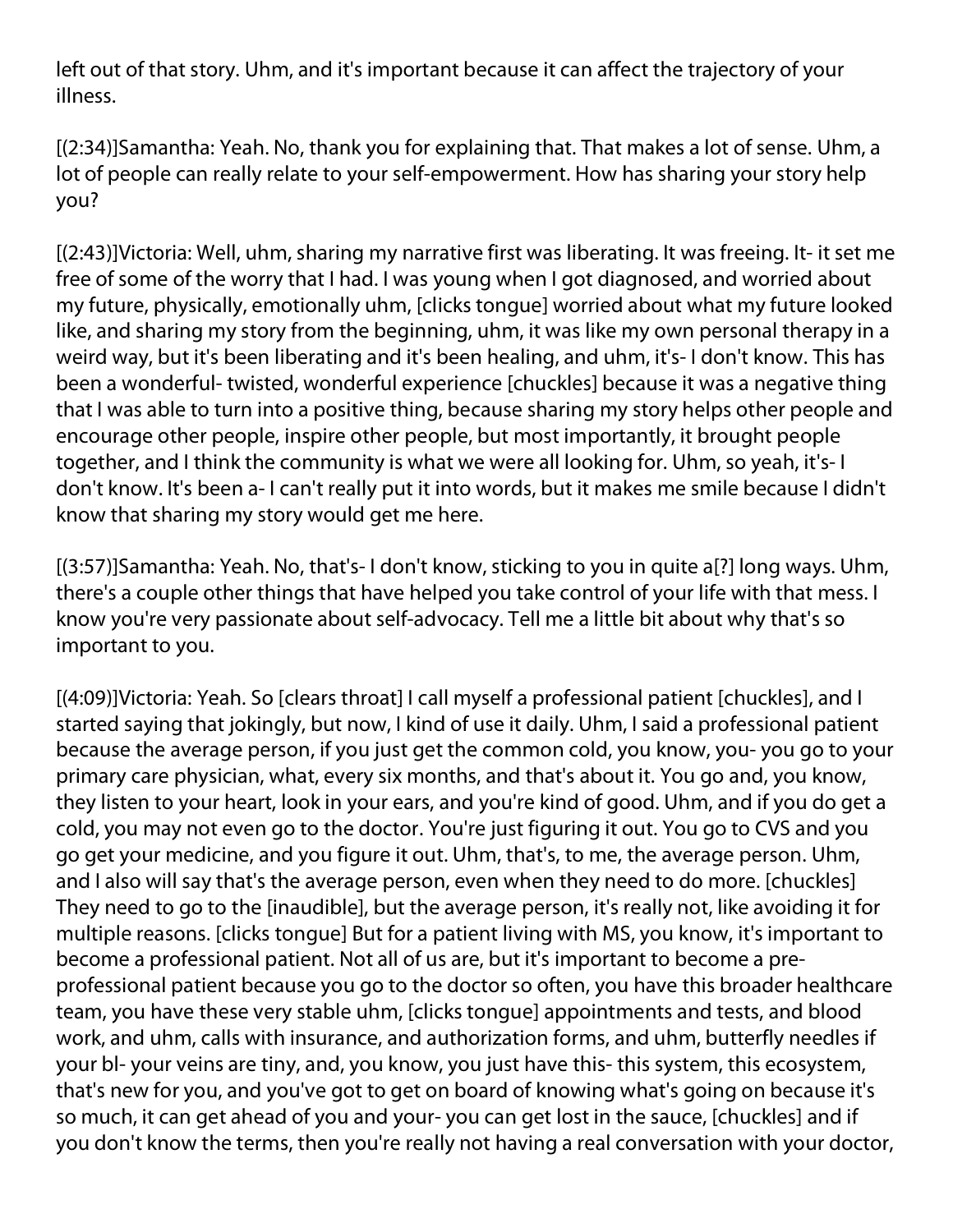if you don't really know the terms they're talking about. If you're not asking, "What- what does that mean?", uhm, you don't really know because it's so many medical terms, and it's like, "You're not a neurologist. You're not a MS specialist." You- you're not expected to know these things, so that's why you- you know, you do have to do your own research outside of your appointments uhm, and ask the right questions.

So uh, the self-advocacy comes in, [clicks tongue] uh, I think, first and foremost, of understanding your MS. You got to understand it. It takes a while, too, because emotionally, you know, uhm, myself, personally, I wasn't able to really read more than a paragraph for a few months. And then, I'm like, "Okay, now, I can get to the second paragraph. Okay. Now, I can get to this article," because it was a lot to take in, uhm and it's- it was scary. Uhm, [clicks tongue] so the self-advocacy aspect of it is really knowing you're owning your health and being an advocate for your health. If your doctor isn't listening, get a second opinion. if you're- if you would like to try a new therapy and it's not working, speak up, say what's going on. You know, that's self-advocacy, uhm and that's why it's super important because I'll use that word, trajectory, again. It could really alter the trajectory of your uhm- your diagnosis.

[(7:19)]Samantha: Yeah. That makes a lot of sense. I think being a professional patient isn't something you're necessarily asked to do, but you- it sounds like you really just jumped into that and made a lot of great points for why others should consider being advocates for themselves, as well. Something else that helped you take control of your life with MS is building community, which you've done fantastically. Can you talk about the community you built?

[(7:43)]Victoria: [clicks tongue] Yeah. So uhm, [clears throat] I built a community called We Are ILL. Now, a nonprofit organization, but it started as a teeny, tiny uh, awareness campaign that was on social media. Uhm, I mentioned that when I was diagnosed, I took to social media to share what I was dealing with, and that had- I had been diagnosed. And, I, by profession, I'm into marketing and social media and content, so I didn't set out for it to be like that when I first posted. I was just being a normal, honest, direct self on social media.

## [(8:23)]Samantha: [chuckles]

[(8:23)]Victoria: And then as some time passed, I still felt alone and uh, no community. [clicks tongue] Uhm, and I realized, like, the things that I was seeing seemed bleak and sad, and somewhat depressing. Uhm, you know how you see those commercials about pets and they're not being taken care of and it's [crosstalk] a sad music? I always joke about that. It's not funny, but how those commercials, like, make you feel, I felt like that's how marketing materials and- and Instagram pages were- that were supposed to be educational for MS, but also supposed to be uplifting, it- and it also was supposed to spread awareness, but if it's, like, sad. People aren't sharing this sad post. People aren't- they're just scrolling by and maybe unfollowing because it triggers them. So I was like, "I have to flip this." Uhm, so, I just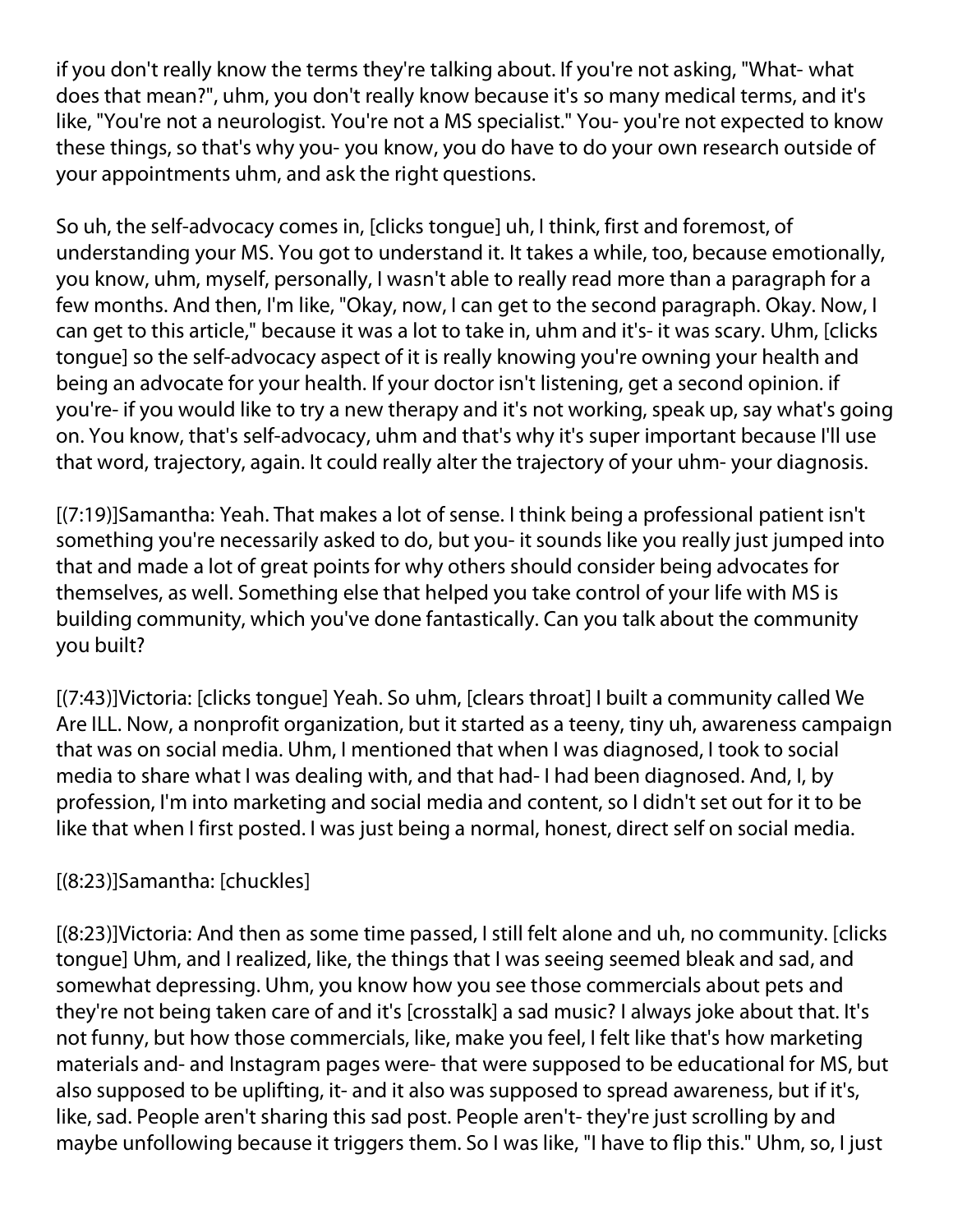uh, flip the ill into like, cool, like dope, and uhm started this awareness campaign, crazy content, and the goal was to build community. It was to find my tribe, and it works. People started- but the funny thing is the other MS patients or other Black uh, women living with MS, they didn't originally come to me. What- what happened and[?] the- the beauty of it is, I just opened my mouth to whoever was listening, and then when I opened my mouth to whoever was listening, they remembered and associated me with MS. And then maybe a year or two later, or whenever, they would say, "Oh, my cousin just told me they got diagnosed with MS. Can I connect you to? Can I send your information? Can you talk to her?" So then, it was like this domino effect that came later, but it happened, and my community started to form. Uhm, and once they start to form organically, then I'm like, "Okay. Everyone who's reaching out to me is literally saying the same thing. They've never met another Black person with MS or a Black woman with MS, or whatever, or someone as young as me with MS." So, I'm like, "Everyone's saying the same thing. We got to do something. We have to rally together. We need to [chuckles] like, form a girl group or something."

So that is when I created an online support group, and today, we were[?] very strong. A lot of people were st- strong in numbers and we've got different communities and different social media platforms, uhm, and we're constantly growing, but building community has been so important because we've found each other. Uhm, I met older women that had- had- uhm, older Black women that have had MS for 20 years and literally have talked about- they've been alone for all these years, just navigating alone all these years. Their family doesn't understand them, their doctors understand, but don't- can't relate because they don'tthey're not a patient, uh, and they just been alone and they had never met another Black person, either, with MS, ou- outside of the few celebrities that have publicly said that they have MS, as well. Obviously, they don't know those celebrities.

[(11:25)]Samantha: [chuckles]

[(11:25)]Victoria: So they've been alone for all these years. So, the community aspect has been life-changing. I found my sisters, I found my people, and we've just been figuring things out together and rallying together to make change in the space.

[(11:39)]Samantha: That's really incredible. You've touched a lot of people's lives and built a community not just for yourself, but for a lot of other people.

[music]

All right. Hang out with us. We're going to take a quick break and when we get back, we'll talk with Victoria about what We Are ILL is doing in the MS community.

[music]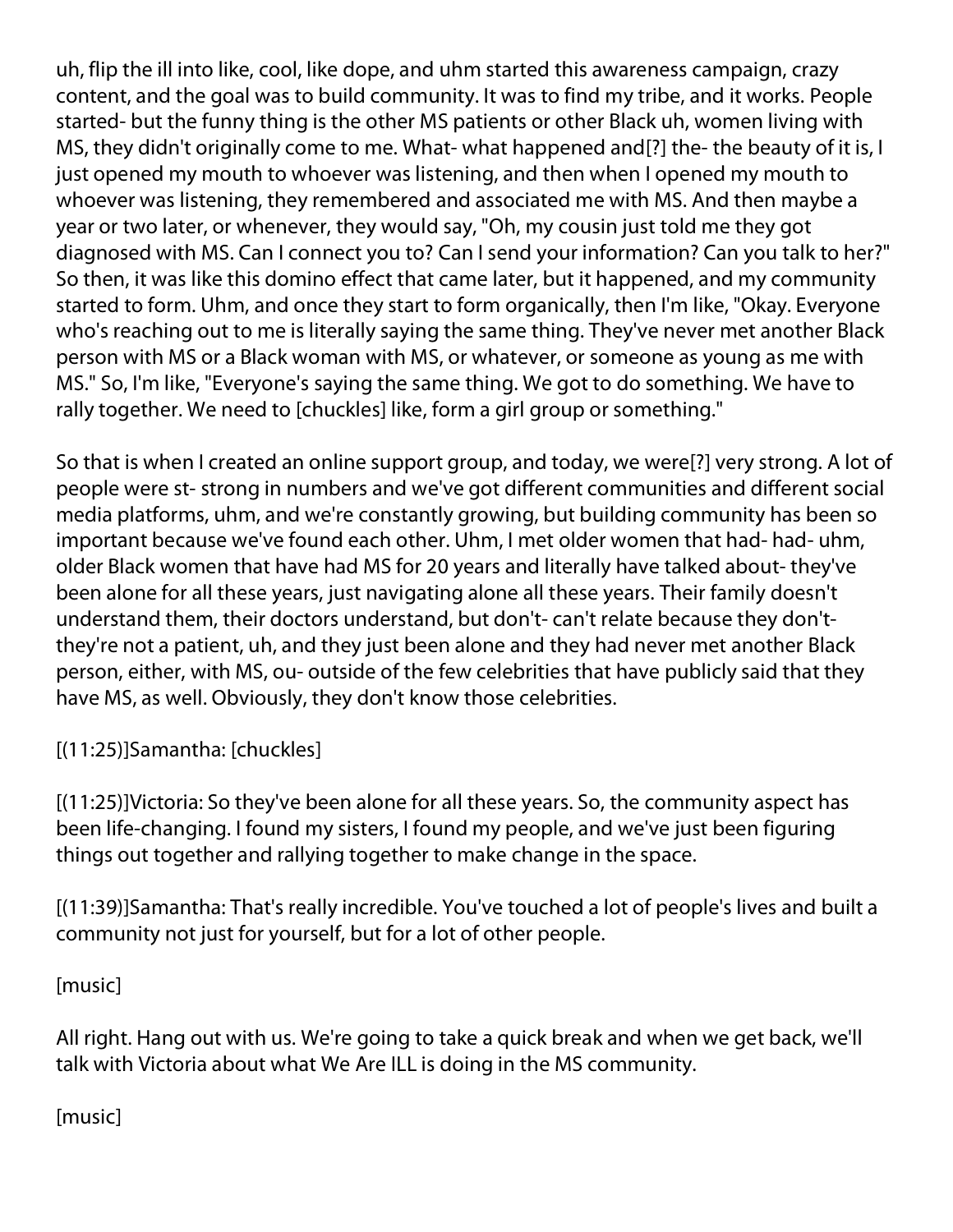Life with MS is full of firsts. The first time you hear your doctor say multiple sclerosis, the first time you go on a date after being diagnosed, the first time you decide to disclose your MS to your employer, Can Do MS is here to help you navigate this uncharted territory. Join us for a take charge on May 20th and 21st to meet other people in their early stages of life with MS and get personalized guidance from leading professionals. Visit cando-ms.org/take charge to learn more and apply.

## [music]

And we're back. So Victoria, what should MS organizations be doing to meet the needs of the Black MS community?

[(12:54)]Victoria: [clicks tongue] Yeah. I think that everyone is doing a really good job right now of trying to connect with the Black community, right? Uhm, I have to say that in 2022, considering the things that ta- have taken place in society in 2- 2020 or 2020 uhm, with racial injustice, I do have to say that some people are late and some people jumped on the bandwagon and jumped on the trend of trying to connect with Black people. I do have to say that. So it's very hard to beat out the fluff of who's doing it because this is what most organizations or it's the right thing to do, versus organizations and companies that are doing it because they know that it needs to be done, and that that inclusion is important in acknowledging the exclusion. Uhm, so it's very hard to decipher between the two, but I guess time will- time is the only teller of that.

Uhm, what I think they should do, I think when it comes to building community, I'm learning, myself, uhm, as I do it, but uhm, what I do know is that it's a process and it's done in phases. And the first phase is acknowledgement, so I think a lot of people have acknowledged uhm, or tried to acknowledge [chuckles], at least by even creating content that is specificspecifically targeted to that community. But I think the next phase is through getting to know the community, uhm, and that isn't just, you know, creating some content that says some African-American in the subject line, [chuckles] and or Black people in the subject line.

It's truly, truly, truly, particularly, I guess, starting advisory boards, uhm getting out in the community and seeing what the Black community is dealing with. And it's not just about how MS affects uhm, Black people because that's the first layer, obviously. But I think in order to truly connect with the community, you would have to be in the community. You have to go closer to the community so that you can see the other things that affect their lives, on top of having MS because if affording healthcare is a thing, then that's not just about how your MS symptoms affect you. That's your access to care, you know, and health equity issues, and things like that. So you've got to really uh, get into the community uhm, and not just say you're trying to serve a community. Go out into the community, be a part of the community, do things for the- for the community and for the patients.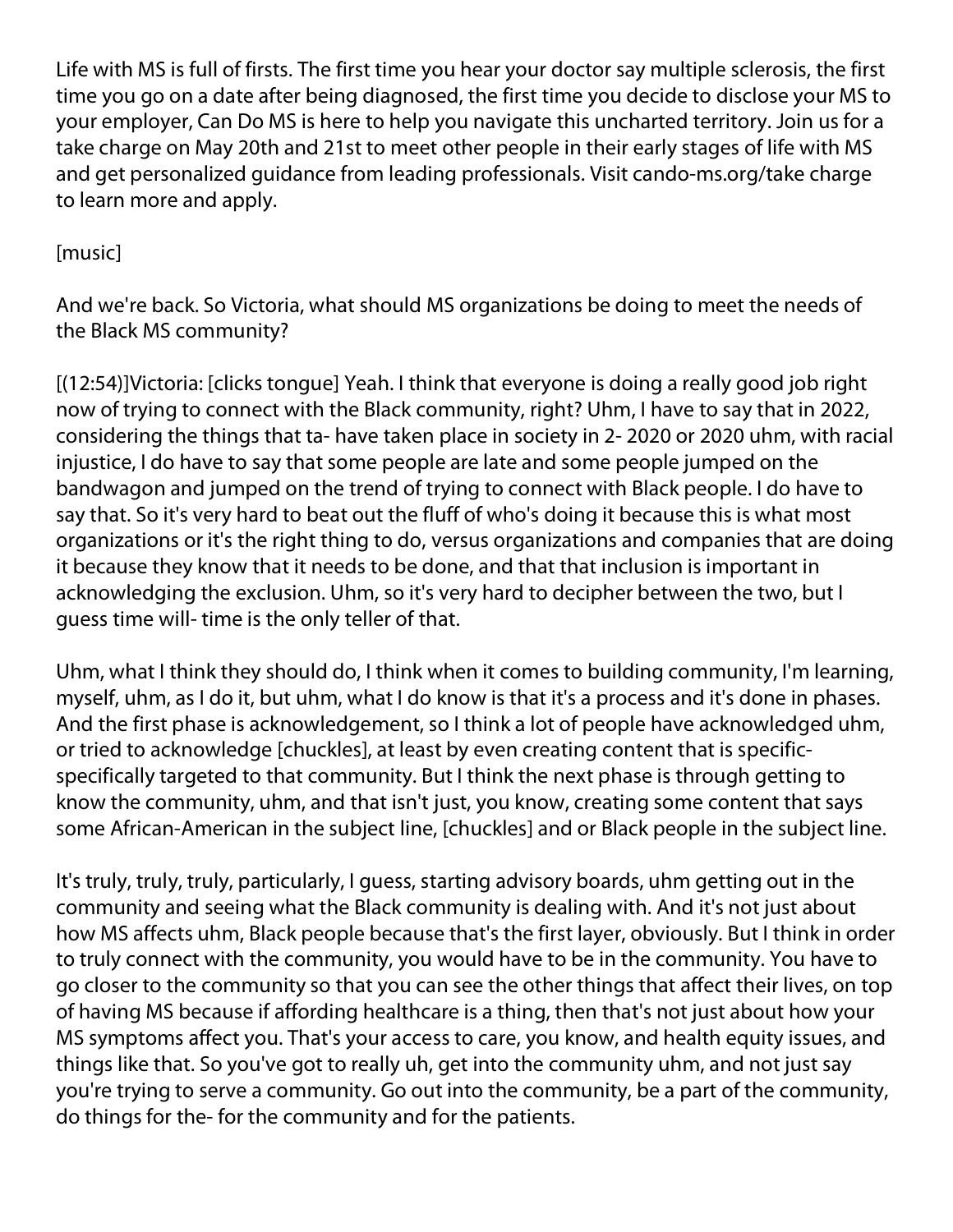People have started to car- uh, carve out a lane for content, so include- including the Black community and content so that uhm, they can be educated and- and resources are available, but I think the next phase would be true, authentic connection.

[(15:57)]Samantha: Yeah. Go see who's in your community and what you can do to help. What is We Are ILL doing to redefine what sick looks like?

[(16:05)]Victoria: Yeah, so [chuckles] uhm, we are- so re- Redefining What Sick Looks Like is our tag line and it- it's- it's layered. So when I started saying it, I was like, "Okay, I'm redefining what sick looks like because it is not just some of the- and I don't want to say popular, but some of the more well-known illnesses." Uhm, a lot of- in the Black community, at least, we're affected by a lot of- disproportionately, by a lot of different illnesses, but let's say diabetes or breast cancer. Those are some of the uh, health communities that are uhm, [clicks tongue] in the forefront, and people obviously know about. But MS hasn't been in the forefront of something that disproportionately affects Black people or Black women, specifically. So, it's kind of like, sick looks like this, as well.

The other- [clicks tongue] another layer is uhm, MS is commonly associated or connected to being disabled, in a wheelchair, things like that. So, MS is also able-bodied, as well. It looks like me. I'm not in a wheelchair. I don't have a cane. Uhm, that doesn't mean that on some days, I don't or that I ever- that I won't ever, at all. It just means that it looks like both. It- it's-I'm reshaping what you think I'm supposed to look like, or MS- and MS patients are[?] supposed to look like. Uhm, [clicks tongue] obviously, [chuckles] due to race because that's why we are here, we're specifically catering to Black community and Black women. Uhm, uh, MS isn't just for White women or White people. It- Black people get MS, too. So I'm redefining what sick looks like in that way.

Uhm, and then also, last but not least, age. MS is not just for older people, younger people get diagnosed, as well. So it's a very layered thing, but that- in all of those ways, that is how we are redefining what sick looks like. Uhm, and specifically to underserved communities, like the Black community, uhm, we have a lot of things in store. Our primary goal is community, building community, fostering and cultivating that community, uhm, and really da- listening to the community and understanding how to truly serve them. So that's just a constant connection, uhm, education, and making resources available, not just making resources available, but making our community aware of the available resources because there are plenty.

Uhm, and then, we'd love uh, in the future- in the near future to really do more in-person things. We've been- we came alive or we're birthed as a nonprofit organization right before the pandemic uh, started, so we've been in a virtual setting, which has been hard, but really, truly, truly, like I mentioned, getting out into the community and being present there in the physical form will be amazing.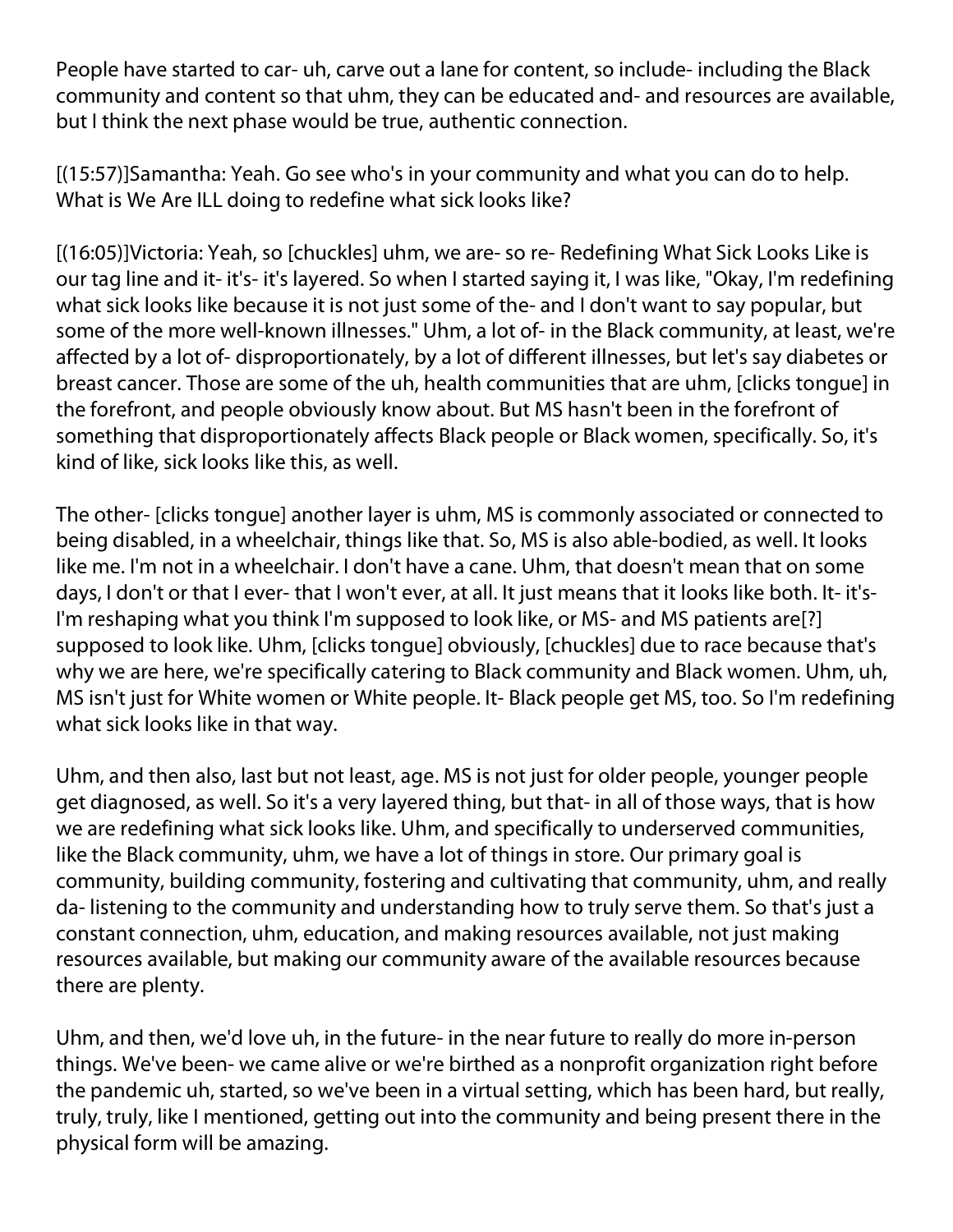[(19:01)]Samantha: [clicks tongue] Yes. I hope that is in store soon for- for you in We Are ILL and Can Do MS, and all of us. [chuckles] Uhm, yeah, I think you- you brought up a lot of great points there. Multiple sclerosis is a hugely variable disease so we need- it's important to- to recognize that and to display that. So, thank you for doing that.

Uhm, finally, what can someone do today to better navigate their MS and thrive?

[(19:28)]Victoria: I think first, we, as people, and definitely, we, as people living with MS or any illness, actually, we've got to really pay more attention to the emotional aspect of things. Uhm, I think that's also trendy in society. [chuckles] Emotional wellness. We've got to take a step back and really focus on the emotional [clicks tongue] aspect of being diagnosed with anything. It's a lot. When you get diagnosed with anything, the word "diagnosed" is triggering. It's heavy. It's- it can be life-altering, depending on what your diagnosis is, and I think that we've got to take a step back and pause, and really accept what- it's going on, figure out how we want to move, you know, after, like, do you want- do you need a moment? Do you need time to set back from- I'm just gonna throw it out there, like social media, like, take a step back from that. Take a step back from work. Take a step back from going to girls night every weekend, or something like, "Do you need a moment to really be to yourself and accept what's going on, and how you're going to navigate your- how you handle it emotionally before you have to share with other people?" Uhm, healing and coping, there's stages to coping. And even if you are a strong person, which I think a lot of Black women, we have this Superwoman complex where we are forced to be strong all the time and be head of household, and other things, we keep going. We keep pushing, and we are strong, but a little bit too strong sometimes. And it's important, and I'm an advocate for taking a pause and really accepting what's going on. And I think there's different uh, pit stops you make.

I am not- because I'm able to talk proudly and publicly about my MS or being diagnosed with MS doesn't mean that I'm on the other side of coping and healing, and all of that. I take pit stops. That is helping- that will help better navigate your MS if you first get your emotional wellness in check. Make sure you're good. Make sure you're healing. Make sure you're accepting what's going on, and make sure you're making a decision on how you are going to move now that you have MS. Not literally move, but [chuckles] how you are going to navigate, I guess, with- now that you've been diagnosed. Are you going to be [clicks tongue] sad about it for the rest of your life? Are you going to not, like, help yourself and learn, and educate yourself on your illness so that you can live your best life? Are you not going to explore all of the uhm, therapies out there and understand them so you understand what it's like to take them and all of the side effects, and all of those things. Are you- are you not going to do that? Or- or, you know, are you going to be on top of it and really say, "Okay. I have MS, but MS does not have me." You got to choose what side you're going to be on, uhm, and take your time, but you gotta choose.